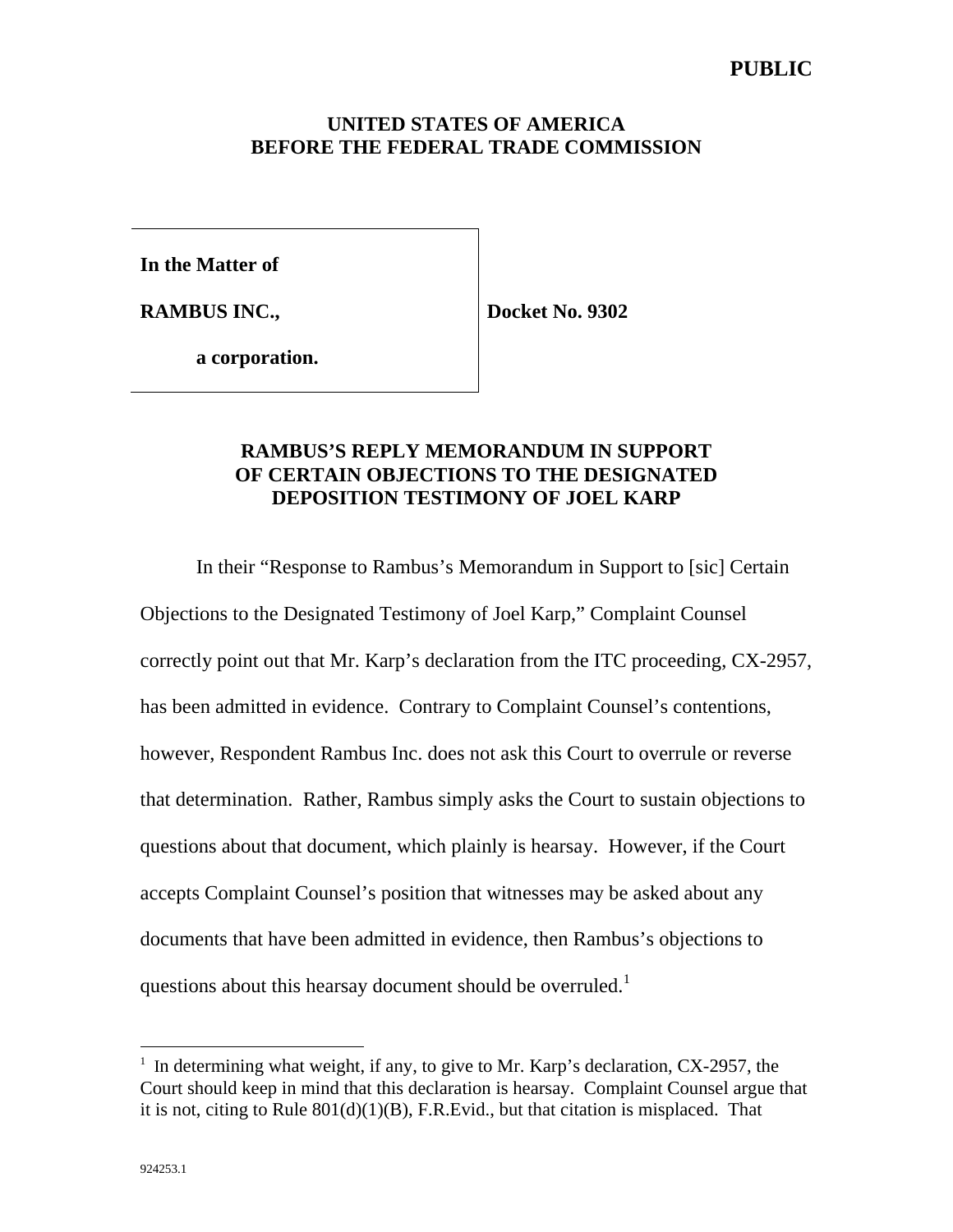Regardless of the Court's ruling on questions directed to Mr. Karp's declaration in the ITC proceeding, made while he was a Samsung employee, Complaint Counsel fail to present any persuasive argument that Mr. Karp's deposition, taken in that same ITC proceeding, is admissible here under the Commission's rules. Whether all or a portion of that transcript is offered, its status remains the same: The deposition was taken of Mr. Karp when he was an employee of Samsung and at a time when he was not in any fashion an officer, director or managing agent of Rambus.

As Complaint Counsel acknowledge, the Court's prior ruling regarding the use of Mr. Karp's prior deposition testimony was limited to testimony that Mr. Karp provided when he was a Rambus "managing agent." Indeed, the argument Complaint Counsel made in support of the use of Mr. Karp's deposition testimony was premised upon the fact that he was at one point in time a Rambus officer and thereafter provided consulting services to Rambus. April 28, 2003 Transcript at 95:2-22. This description of Mr. Karp's status does not apply to that earlier time when Mr. Karp was employed by Samsung.

Simply put, since Mr. Karp is available to testify in person, the Commission's rules do not permit the use of Mr. Karp's deposition taken while he was an employee at Samsung and before he joined Rambus.

 $\overline{a}$ 

exception to the hearsay rule applies only if a prior consistent statement is "offered to rebut an express or implied charge against the declarant of recent fabrication or improper influence or motive." No such charge is or could be made here.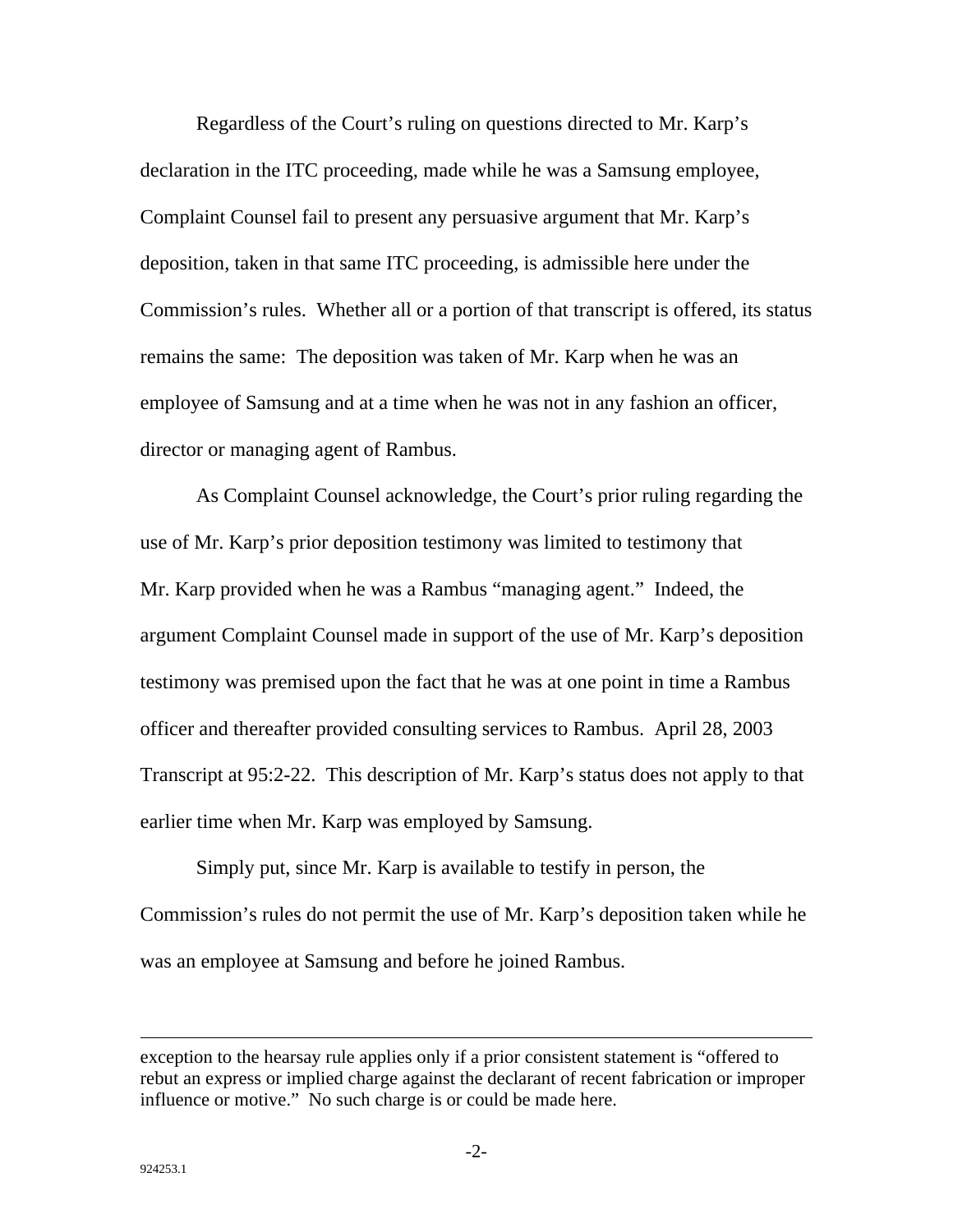The fact that certain questions were asked about this prior ITC deposition at various times during the four days of deposition testimony that Mr. Karp gave in the private actions and in this case does not render that prior deposition admissible. Indeed, Complaint Counsel's argument that Rambus did not object to the use of the ITC deposition at those other depositions is based on a faulty premise. That argument suggests that Rambus should have made such an objection and, indeed, perhaps should have refused to allow Mr. Karp to answer questions about that prior deposition. Hearsay objections, however, are not required to be made at a deposition and generally are discouraged. The better practice is not to make objections at a deposition other than those that go to the form of the question and to preserve all other objections for trial, as Rambus has done.

For these reasons, the Court should not permit the use or introduction of deposition testimony given by Mr. Karp at his ITC deposition.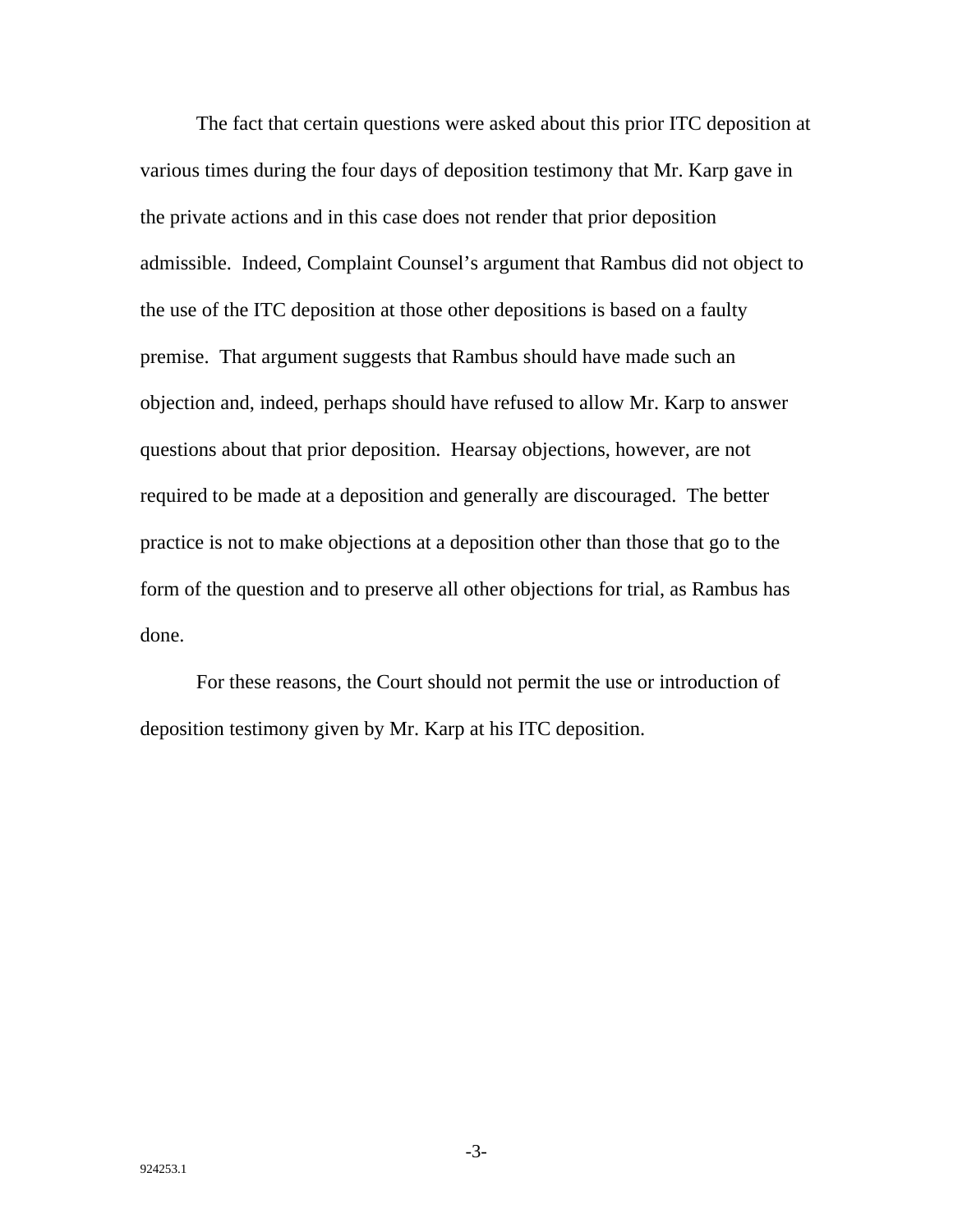Gregory P. Stone Steven M. Perry Peter A. Detre Adam R. Wichman MUNGER, TOLLES & OLSON LLP 355 South Grand Avenue, 35th Floor Los Angeles, California 90071-1560 (213) 683-9100 (213) 687-3702 (facsimile) (202) 663-6158 (202) 457-4943 (facsimile)

\_\_\_\_\_\_\_\_\_\_\_\_\_\_\_\_\_\_\_\_\_\_\_\_\_\_\_\_\_

A. Douglas Melamed Kenneth A. Bamberger Jacqueline M. Haberer WILMER, CUTLER & PICKERING 2445 M Street, N.W. Washington, D.C. 20037 (202) 663-6000

Sean C. Cunningham John M. Guaragna GRAY, CARY, WARE & FREIDENRICH LLP 401 "B" Street, Suite 2000 San Diego, California 92101 (619) 699-2700

Attorneys for Respondent Rambus Inc.